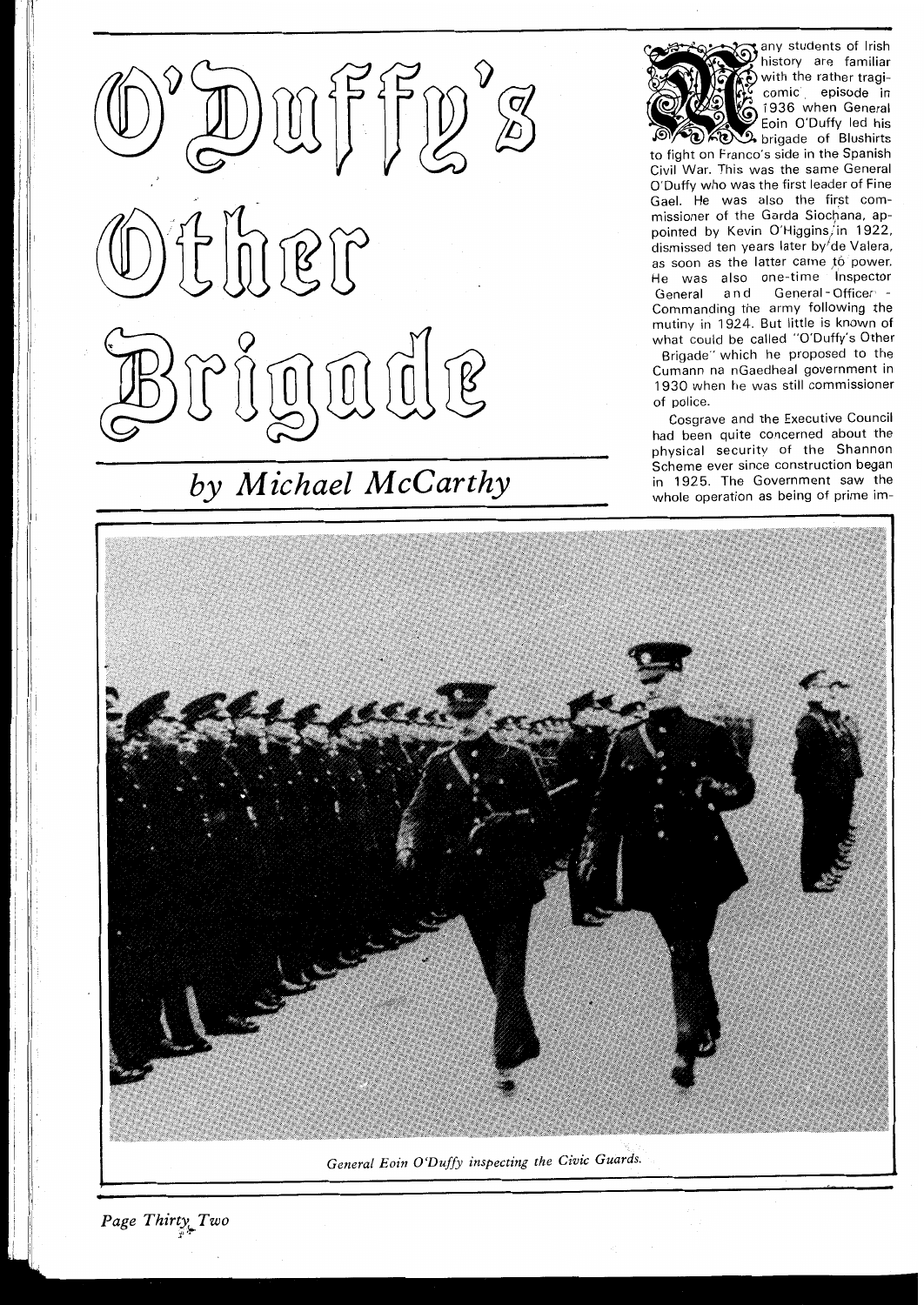portance. The scheme was the major investment of the decade, it was also crucial for the Government's prestige and was to be a measure of its success that the electrification of the country be achieved on time and within the budget specified. Considering the unsettled circumstances in post-Civil War Ireland, Cosgrave and his colleagues reckoned that the power plant at Ardnacrusha could be a prime target for subversive groups.

One could already detect elements of paranoia at a preliminary conference between representatives of the departments of Defence, lndustry and Commerce and the Board of Works in January 1926. The conference recommended that military protection of a permanent nature be provided which should include a barracks of 300 men at Ardnacrusha and a detachment of Air Force with two aeroplanes. It also proposed a military base for 25 men at O'Brien's Bridge with anti-aircraft guns as well as a number of block-houses in strategic positions. By late 1926 the Minister for Defence visited Ardnacrusha and chose a site for the new barracks.

The Department of Finance was the chief supporter of these rather grandiose plans. The extensive defence of the Shannon Scheme presented an ideal opportunity for that department to test and build up its strength, especially since Government policy had meant severe reductions in all areas of the army over the previous two years. Every argument in furtherance of the plans yvas marshalled. For example, the GOC of the Southern Command in a memo in early 1926 warned "that,as private individuals can keep and use aeroplanes, there is every reason to believe that organised criminals could use aeroplanes to carry out their intentions". But the mandarins of the Department of Finance were not so easily convinced.

Extensive correspondence between the Department and the Government centred around whether the plans should be allowed and if so which department should pay. The nett result was that the elaborate plans of the army were trimmed and modified. By 1928 the idea of the new barracks was dropped.

The Department of Finance was now agreeable to "a ring of wires capable of taking a voltage sufficient to kill a man ... to be located at a distance of 300 yards all round the power house". The memo added that "this would provide very effective protection . It certainly would, but the proposal of this rather lethal measure was sufficient to shock those in authority who put an end to any further talk of aeroplanes or anti-aircraft guns, temporarily at least.

It was not until the middle of 1930 that the whole question of Shannon



*Machinery for the Shannon Scheme being unloaded at Limerick Docks.* 

Scheme security was opened up again. A meeting of the Executive Council was scheduled for May 20 on the agenda appeared the item "Protection of Shannon Works". A preparatory letter had been sent to members of the council by the secretary of the Department of lndustry and Commerce outlining the various aspects of the question. It also detailed certain elements on which the Minister, Paddy McGilligan, would be seeking decisions from the Council - for example, whether the power house and the weir should be enclosed by a "live wire" fence if necessary; whether armed Bank Rangers should patrol the area of the Head-race, etc. The Minister also wanted a decision on who should have responsibility for protection - the military, the police or the newly established Electricity Supply Board.

The secretary of the Department enclosed with the preparatory letter a four page memo from General O'Duffy to the private secretary of the Minister for lndustry and Commerce on how best to protect the hydro-electric station.

O'Duffy began by stating that he had conducted meetings with the local Chief Superintendent and Deputy-Commissioner Coogan on the matter.

"I would wish to point out at the outset that it establishes an entirely new precedent to allocate the duties and responsibilities of protecting the Shannon Scheme Works to the Garda. Owing to the vastness of the Shannon Works and owing to their great importance as a national asset I believe that whatever protective arrangements are made must be comprehensive and must necessarily be of a constant and rigid kind. The Military Authorities have at their disposal the necessary equipment for af-

fording effective protection, the members of the Defence Forces being trained specially for duties of this nature. A Military Protection party is likely to inspire more awe than a Police Protection party, for the simple reason that the public have a greater dread of the armed soldier than of the armed policeman. The public believe that the armed policeman is under greater legal restraint, and they are, therefore, inclined to attribute greater licence to the armed soldier. Furthermore the question of policy arises as to the desirability of having units of the Garda fully armed at Ardnacrusha and Parteen Villa respectively.

If, however, the Executive Council feel that the Shannon Works can be effectively protected by the Garda, I am prepared to undertake the duty and responsbility under conditions set out hereunder:-

The protection rendered must be capable of warding off any possible attack from:

(a) The Irregulars.

(b) Communists.

(c)Unemployed malcontents, who might consider that the destruction of the plant would create further employment.

(d) Foreign agents (jealous of the success of this important project).

To do this effectively it will be necessary to arm the units with machine guns and rifles, and the members selected must carry out their duties in uniform. It would be most unseemly, particularly to foreign visitors to place men in civilian garb upon this duty. I consider that any member of the Public Force carrying arms publicly, as a rifle must be carried, should be clothed in the official livery of the State. Granted the necessary number of men, I can un-